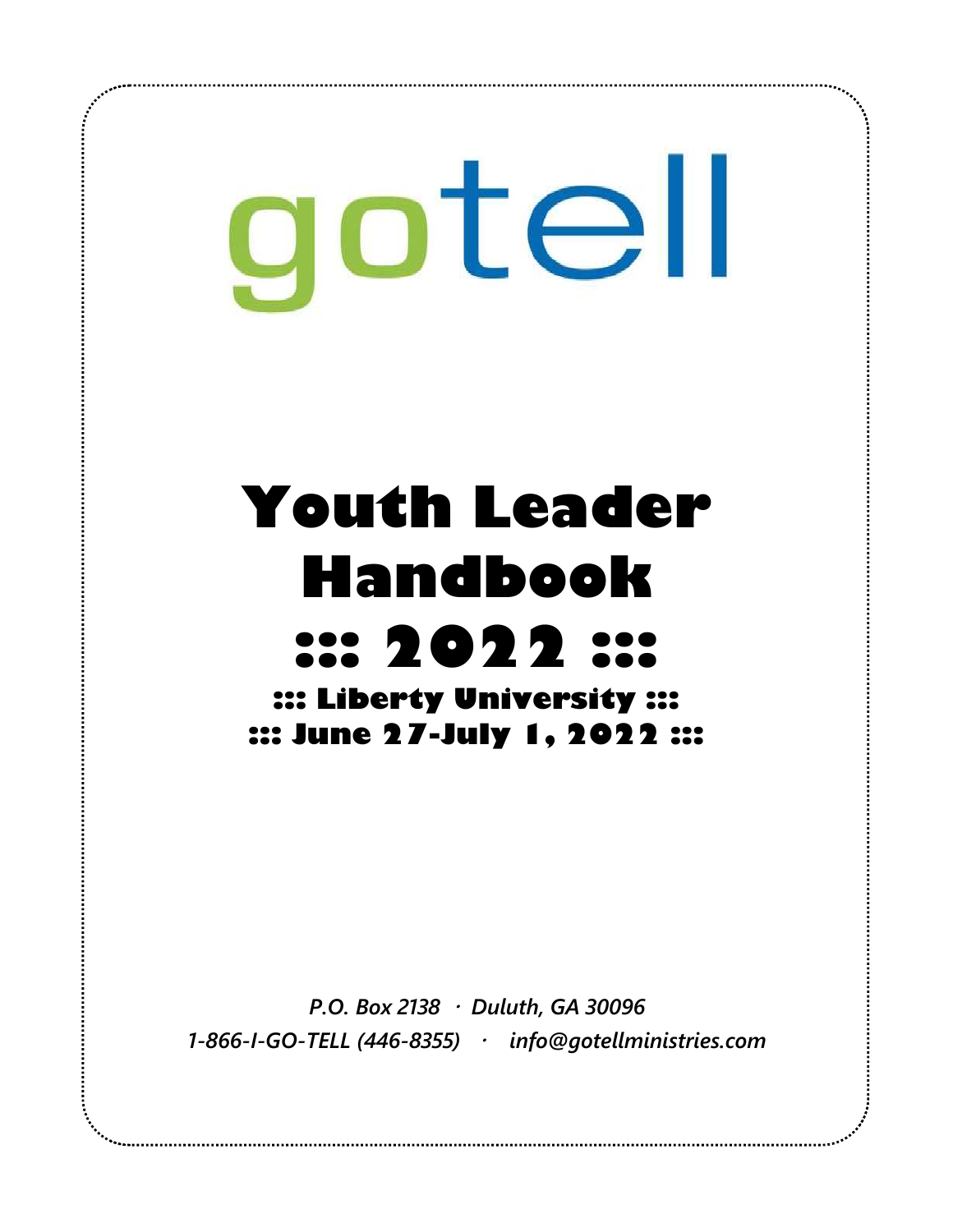## **Handbook Index**

| *Includes information on Deposits, Late fees, Refunds &<br><b>Camp Cancellation Policy.</b> |  |
|---------------------------------------------------------------------------------------------|--|
| Camp Costs and Discounts Worksheet  Page 10                                                 |  |
|                                                                                             |  |
| Background Check Verification Form  Page 12                                                 |  |
|                                                                                             |  |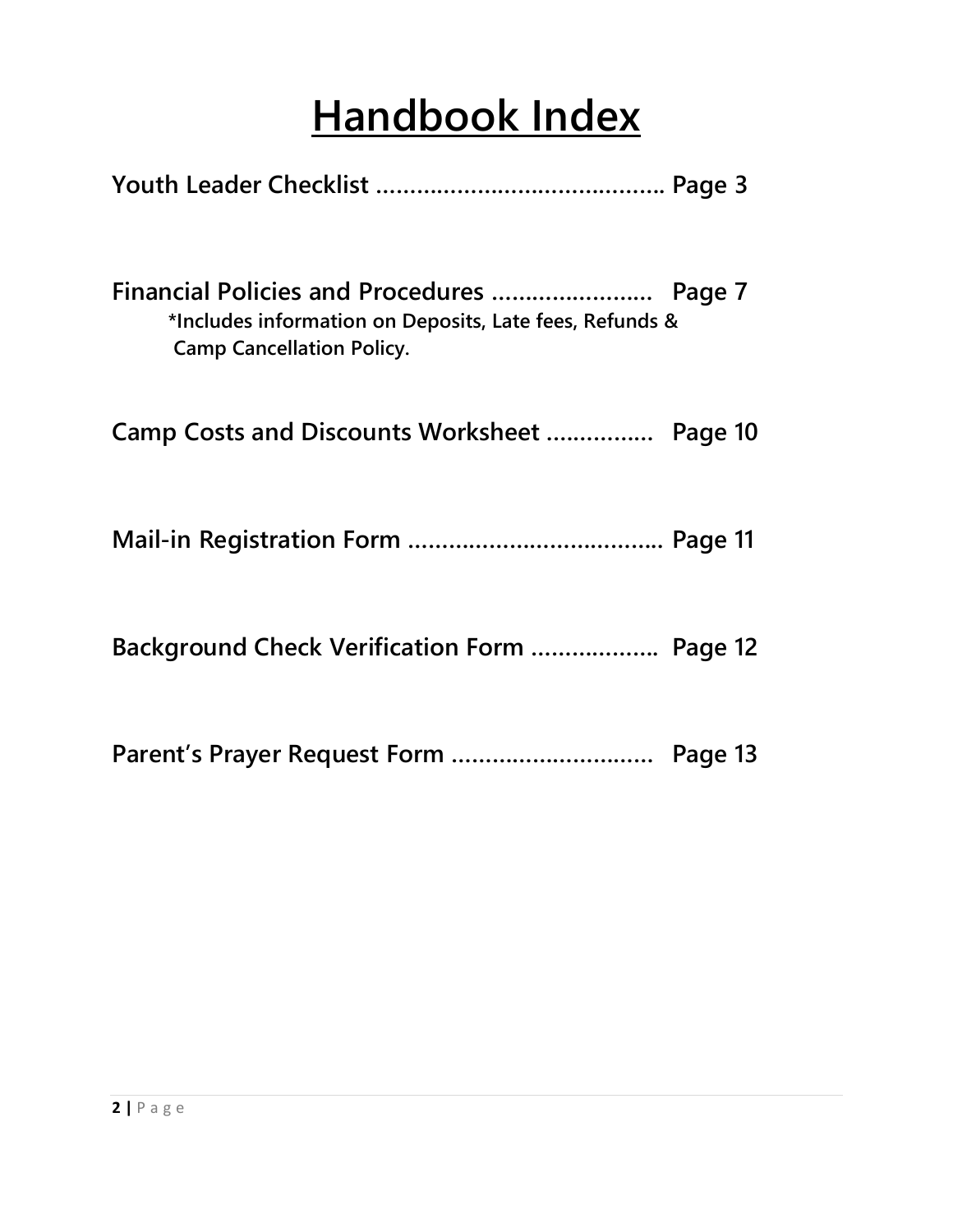### **Youth Leader Checklist**

#### **Register online by paying a \$50 deposit per person...**

**Visit [www.gotellministries.com](http://www.gotellministries.com/) to register your group online!** 

**Pay online with a credit card, debit card, or automatic draft from your checking account. GO TELL accepts American Express, MasterCard, Visa, or Discover. You may also mail a Registration Form to the GO TELL office. Please include a check for your deposit of \$50 per person. Make checks payable to GO TELL Ministries.** 

**Our mailing address is:**

**GO TELL Ministries PO BOX 2138 Duluth, GA 30096** 

**\*Please remember that deposits are non-refundable.** 

**\*Number of spaces is held ONLY as deposits are received. Please remember that SPACE IS LIMITED at our camps this summer. We recommend sending in deposits (\$50 per person) for those students & adults in your group that plan to attend; while also being aware that deposits are non-refundable.**

 **Please read carefully the Financial Policies and Procedures information in this handbook (page 8) to fully understand these items and not incur any additional expenses.**

 **Recruit counselors so that you have 1 counselor for every 7 students. If you bring female students, you must have female counselors; if you bring male students, you must have male counselors.** 

**3 |** P a g e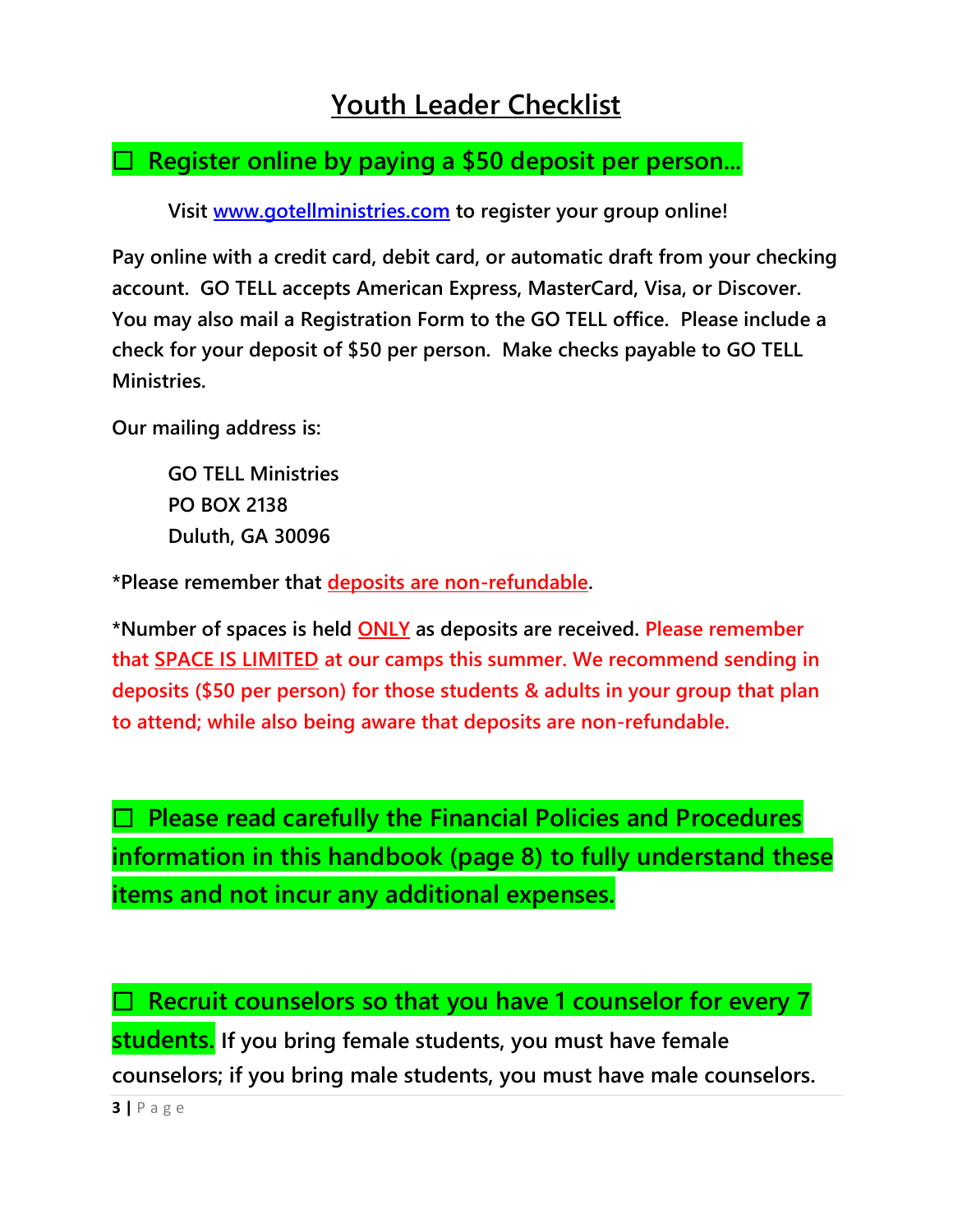#### **Before arriving at camp, have a parent meeting.**

**At this meeting:**

• **Gather email addresses for all parents or guardians, in order to send out the link to fill out the medical release form online. Student & Adult Campers must complete the GO TELL Medical Release Form online . We MUST receive the GO TELL medical release form and not your church medical release form. You will receive an email from our office that can be forwarded to the parents of those attending camp.**

**If any parent/guardian does not have access to the internet or computer - here are some options:**

**- Have them fill out a manual version of the medical release form (available on our website) and have someone submit online for them.**

**- Have a computer(s) available during the parent meeting for parents to fill in the medical release form online. It takes about 5 minutes to complete. Once submitted, an email will be sent with an attachment to print the form.** 

**Once you have collected all printed medical release forms, please alphabetize (Adults & Student Forms together) before arriving at camp. Please plan to bring two copies of each medical release form to camp with you - one copy for you & the other copy will be collected at registration for the medical staff.**

- **Print and distribute Camper Information document included in this handbook.**
- **Pass out the "Prayer Request Form", in this handbook, to your parents and have them complete, if desired, and return to our office. We want to pray for you and your students specifically!**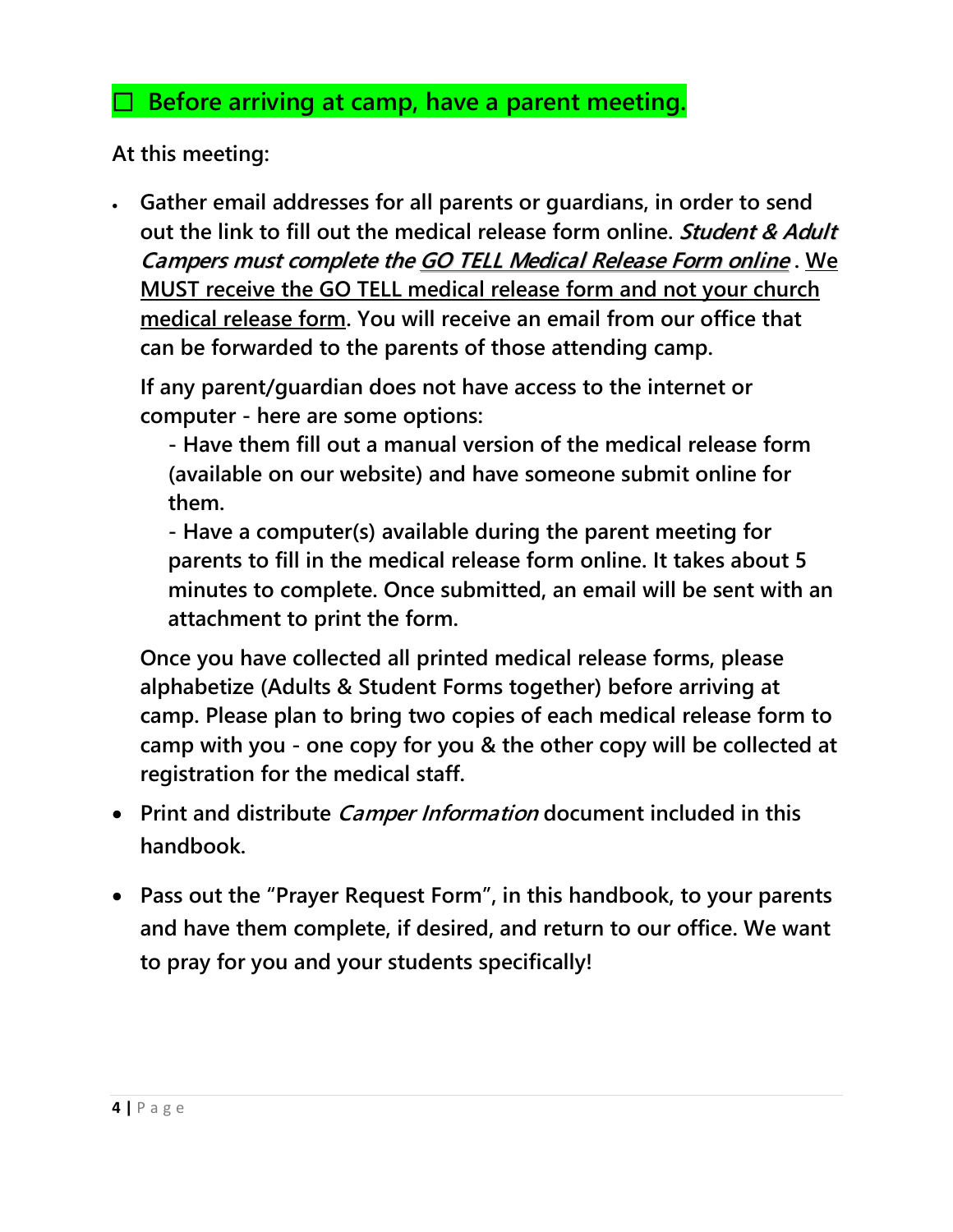#### **Complete a background check on every adult in your group, including the bus driver.**

**Background checks MUST be current – i.e., completed within the last twelve months. Print off the "Background Check and Verification Form" included in this handbook, sign the form, and fax it to GO TELL at 770- 622-5603. You may also mail it to GO TELL at P.O. Box 2138 Duluth, GA 30096 or email to [info@gotellministries.com](../../2019%20Camps/Church%20Forms/info@gotellministries.com)**

**These forms must be submitted by the due date listed in the handbook!**

 **Submit final payment, rooming breakdown\*, and t-shirt orders online by the due date listed below.**

**Again, you may pay online by credit card, debit card, or automatic draft from your checking account. (You may also mail a check made payable to GO TELL Ministries.)**

| Our mailing address is: | <b>GO TELL Ministries</b> |  |
|-------------------------|---------------------------|--|
|                         | <b>PO BOX 2138</b>        |  |
|                         | Duluth, GA 30096          |  |

**\****Rooming Breakdown includes number of males & females attending with your group. These numbers will be used to assign rooms. A link to the online Rooming & T-shirt Breakdown Form is available on the website.*

#### **What to know about Rooming:**

**Once your Rooming Breakdown is submitted, GO TELL Office staff will assign rooms for your group.**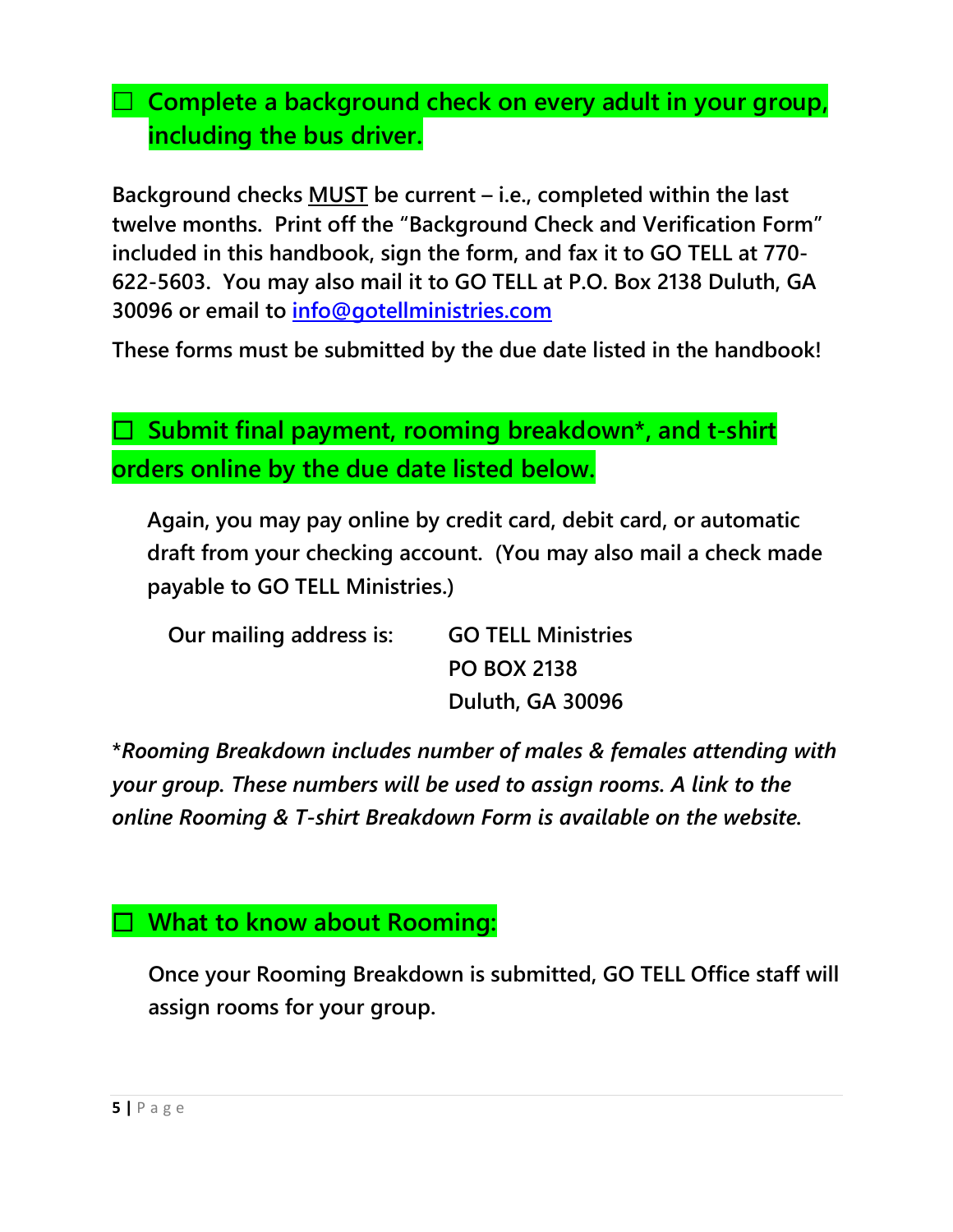**Once rooms are assigned for your group, we will email a file (Final Rooming) with a layout of these rooms. Per the venue, we will need all names of campers & adults entered into the file in the rooms you would like to place them in.** 

**PLEASE NOTE: Rooming assignments will be divided 50/50 (guys/girls) if payment and/or rooming breakdown information is received after the final payment deadline.**

 **Please submit the names of all your students and counselors on the Final Rooming template that is emailed to you NO LATER THAN THE DATES LISTED BELOW.**

**If you need assistance, please contact the GO TELL Office at 1-866-I-GO-TELL and someone will be happy to assist you.**

| <b>Items Due</b>                                     | <b>Liberty University</b><br>June 27-July 1, 2022 |
|------------------------------------------------------|---------------------------------------------------|
| <b>Final Payment</b>                                 | May $25$                                          |
| <b>Background Check Form</b>                         | May $25$                                          |
| <b>Group Info &amp; T-shirt sizes Entered Online</b> | May $25$                                          |
| Final Rooming (includes camper names)                | TBD                                               |

#### **Deadlines are as follows:**

## **We are looking forward to seeing you at camp this summer!!!**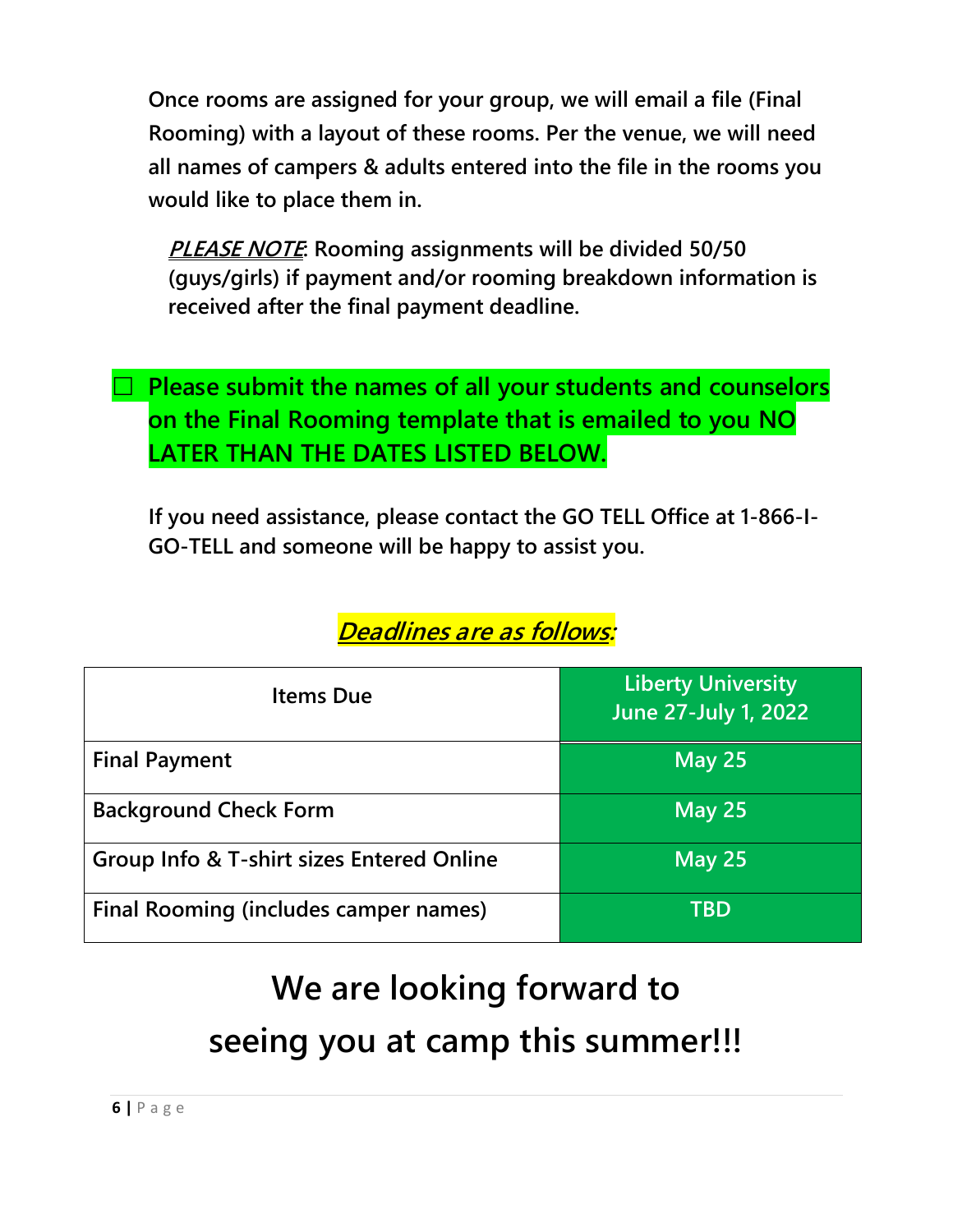## **Financial Policies and Procedures**

#### **DEPOSITS**

**Deposits are \$50 per person, and they are NON-REFUNDABLE. Deposits from canceled registrations cannot be applied to your group's balance. They also cannot be applied to late fees or to your camp account for the next year.**

**A minimum of 5 deposits (\$250) must be received in the GO TELL office to secure your group's registration spot. SPACE IS LIMITED!**

**The number of spaces at camp are reserved ONLY as deposits are received (i.e. if the number of deposits paid is 1 (\$50) and the number of students coming is 20 only ONE space is held). To be fair, we cannot under any circumstances hold space for those who have not paid a deposit.** 

**Visit [www.gotellcamps.com](http://www.gotellcamps.com/) to pay deposits online, or make checks payable to GO TELL Ministries and mail them to P.O. Box 2138 Duluth, GA 30096.**

#### **FINAL BALANCE**

**On or before the due date listed below, GO TELL needs to receive ALL of the following:**

**Final Balance Payment** 

**Rooming Breakdown/T-shirt Orders** 

**Background Check Certification Forms**

| <b>Camp Location</b>      | <u>Camp Date</u>      | <i>Due Date</i> |
|---------------------------|-----------------------|-----------------|
| <b>Liberty University</b> | June 27-July 1 May 25 |                 |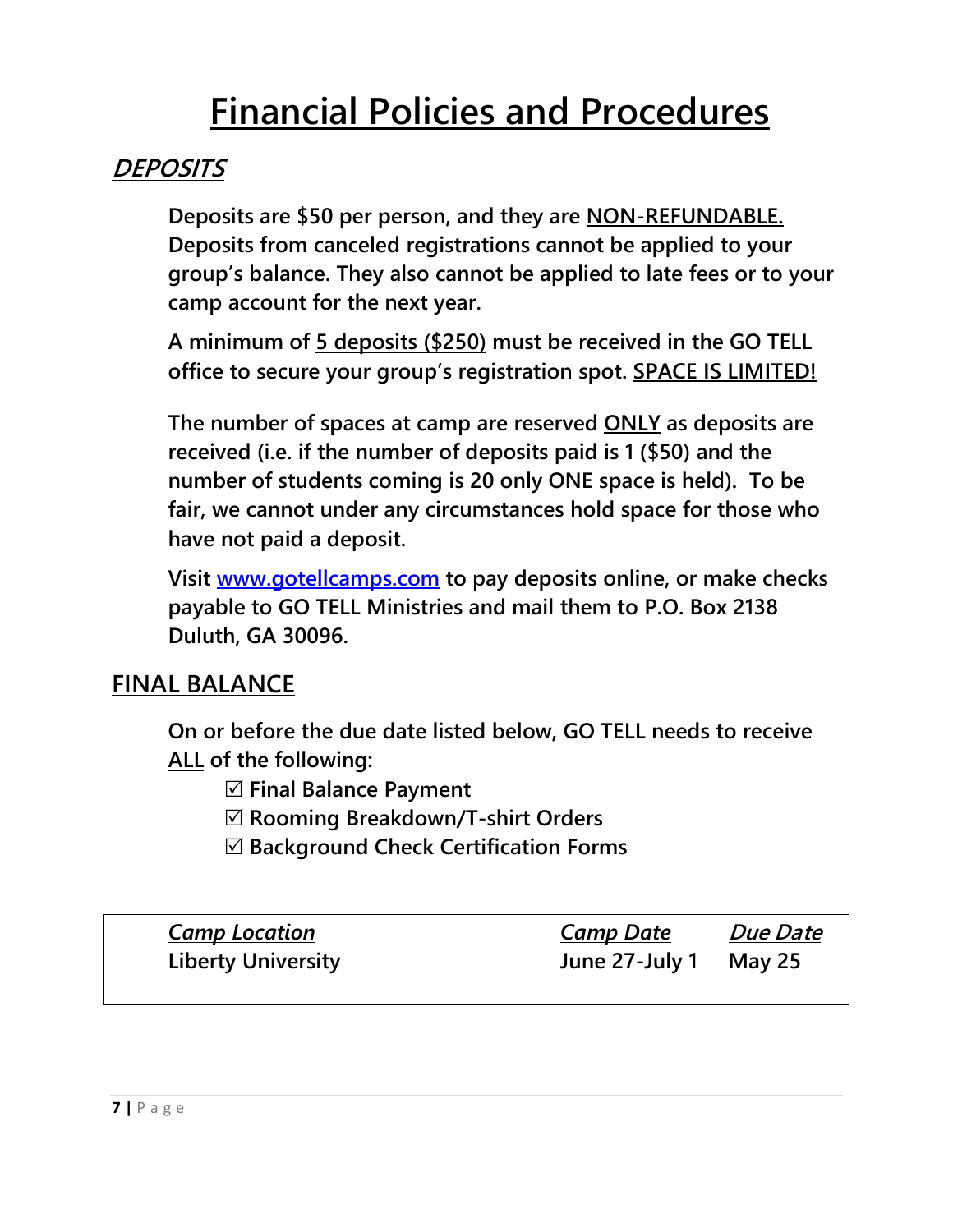- ➢ **To be fair, these dates apply to** *all* **churches and** *cannot* **be adjusted for any reason!**
- ➢ **Pay deposits and final balances online - it's easy! Visit [www.gotellcamps.com](http://www.gotellcamps.com/) to pay by credit card, debit card, or automatic draft from your checking account. GO TELL accepts American Express, MasterCard, Visa, and Discover.**
- ➢ **Checks can also be mailed to P.O. Box 2138; Duluth, GA 30096. Please make checks payable to GO TELL Ministries. Payments MUST be received by the due date on page 7.**
- ➢ **Submit rooming breakdowns and t-shirt orders online! If you need assistance in sending this information in, please contact the GO TELL Office at 1-866-I-GO-TELL.**
- ➢ **If you have any questions, please email [info@gotellministries.com](mailto:info@gotellministries.com) or call 1-866-I-GO-TELL. We're happy to assist you in any way possible!**

#### **LATE FINAL BALANCE**

**If your church is unable to meet the above policies; the following procedures will be followed:**

- **1) Your space will be fully forfeited if any churches are being held on a waiting list. It is not the obligation of GO TELL Ministries to notify you. Your deposits will not be returned. (If space is available, you may be able to attend another week of camp.)**
- **2) If your church can attend your originally scheduled week, you will be charged a late fee of \$100 for the first day after the due date that your payment was not received. Each subsequent business day will be another \$25. Any late fees incurred must be paid before arriving at camp.**

**PLEASE NOTE: Rooming assignments will be divided 50/50 (guys/girls) if payment and/or rooming breakdown information is received after the due date on page 7.**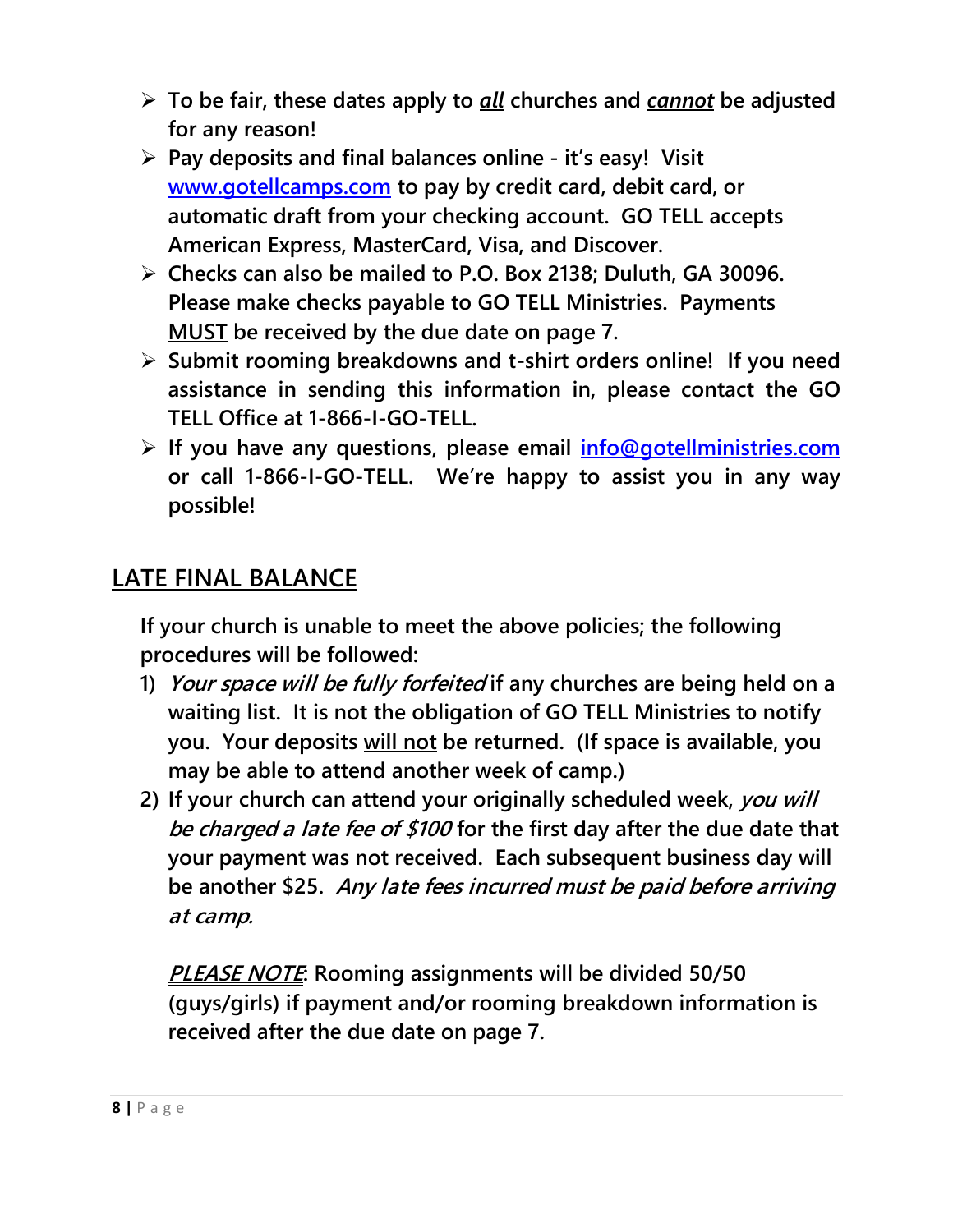#### **REFUNDS**

**To be eligible for refunds of the final payment, you must notify us in writing of changes to your group's final count prior to or by 4:00 p.m. eastern time on the "DUE" dates listed on page 7. Failure to do so obligates your church to pay the final balance for the number of registrations (determined by paid deposits) that we are holding for your church as of the due date.** 

**All refunds will be processed within 10 business days of the end of your camp week. There is no eligibility for refunds after the dates listed in the "Due Date" column.**

**While we sympathize with situations that are outside of your control, including illness, family situations, etc., we cannot refund your camp balance after the due dates above. As of this due date, GO TELL Ministries is committed to pay all costs, such as facility fees, lodging, meals and other fees related to camp.**

#### **CAMP CANCELLATION POLICY**

**Should camp be cancelled due to unforeseen circumstances which are outside of our control, including but not limited to national disasters, weather conditions, etc., deposits remain non-refundable. Camp balances may be refunded if the facilities utilized refund GO TELL Ministries. This may vary by location.** 

**If your church group chooses not to come to camp due to weather conditions, and the camp is still held as scheduled, all payments are nonrefundable.**

> *It is our desire for camp to be a positive experience for everyone involved. We are here to help you in any way possible. Remember, if you follow the guidelines in your registration information, you will not incur late fees or forfeited monies. Thank you for your help in this important area!*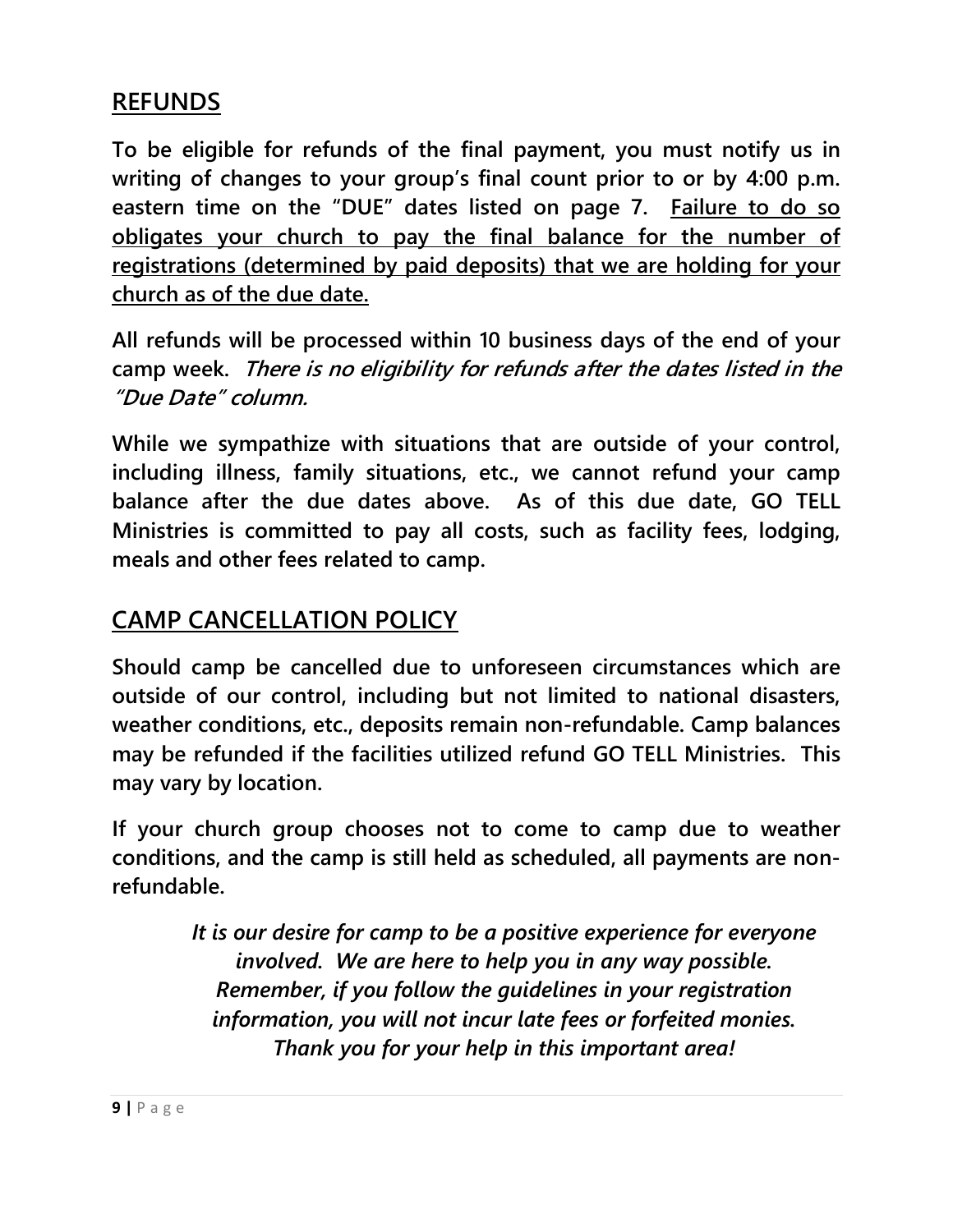# gotell

## **2022 Camp Costs and Discounts**

| DATE OF CAMP      | <b>LOCATION OF CAMP</b>                                           | <b>Standard Rate</b> |
|-------------------|-------------------------------------------------------------------|----------------------|
| <b>June 14-18</b> | <b>Shocco Springs Conference</b><br><b>Center (Talladega, AL)</b> | \$340.00             |
| June 27-July 1    | <b>Liberty University</b><br>(Lynchburg, VA)                      | \$340.00             |

*\*Conference, lodging, and all meals are included in this cost!!!*

*When sending in your payments by mail, please include this worksheet with your payment.*

| Total Number Attending ___ X Registration Cost_________= \$___             |  |
|----------------------------------------------------------------------------|--|
| Less Deposit $\sqrt{\phantom{a}}$ (Number of Deposits X \$50)              |  |
| <b>Balance (Subtract Deposit from Registration Cost for All Attendees)</b> |  |
| <b>FINAL BALANCE</b>                                                       |  |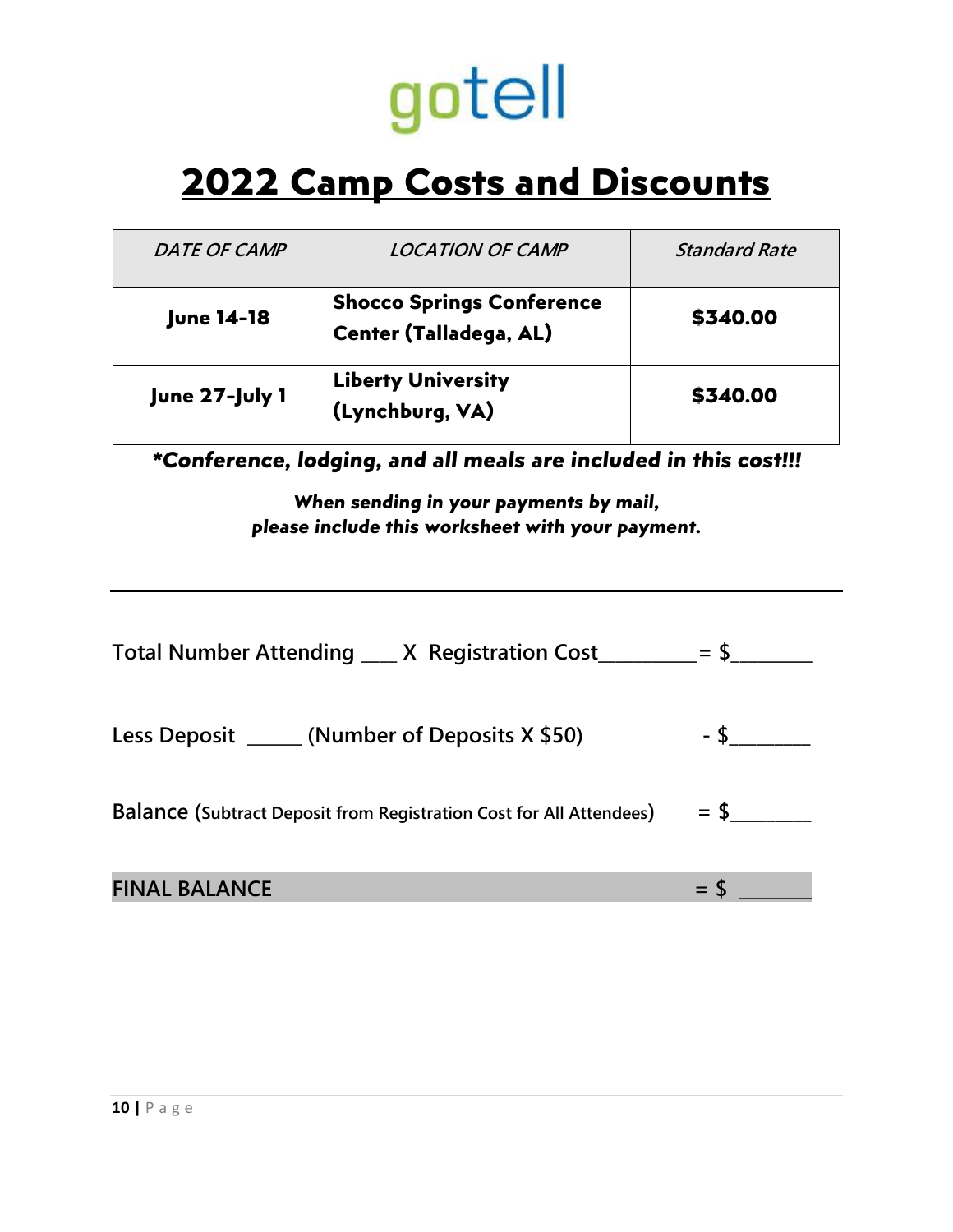## otell **REGISTRATION FORM**

#### **Shocco Springs:** ❑ **June 14-18, 2022 Liberty University:** ❑ **June 27-July 1, 2022**

| (Please print or type.)                                                          |  |  |
|----------------------------------------------------------------------------------|--|--|
|                                                                                  |  |  |
|                                                                                  |  |  |
|                                                                                  |  |  |
| CHURCH PHONE: ______________________CHURCH FAX: ________________________________ |  |  |
|                                                                                  |  |  |
|                                                                                  |  |  |
|                                                                                  |  |  |
|                                                                                  |  |  |
|                                                                                  |  |  |
| YOUTH PASTOR CELL PHONE: ____________________                                    |  |  |

#### **REGISTRATION FEE:**

#### **DEPOSIT: \$50 Per Person, NON-REFUNDABLE**

- **Spaces are held only as deposits are received!** One deposit of \$50 holds space for one person.
- Deposits are NON-REFUNDABLE.
- Please return this form, along with your deposit of \$50 per person (\*min. of \$250 to secure space for your group), to GO TELL Ministries. **SPACE IS LIMITED!**
- Please make checks payable to GO TELL Ministries. Credit card payments may be made online at [www.gotellcamps.com.](http://www.gotellcamps.com/)
- **Please read the "Camp Costs and Discounts" on page 11, as well as the "Financial Policies and Procedures" on page 8, for important information regarding camp costs and procedures.**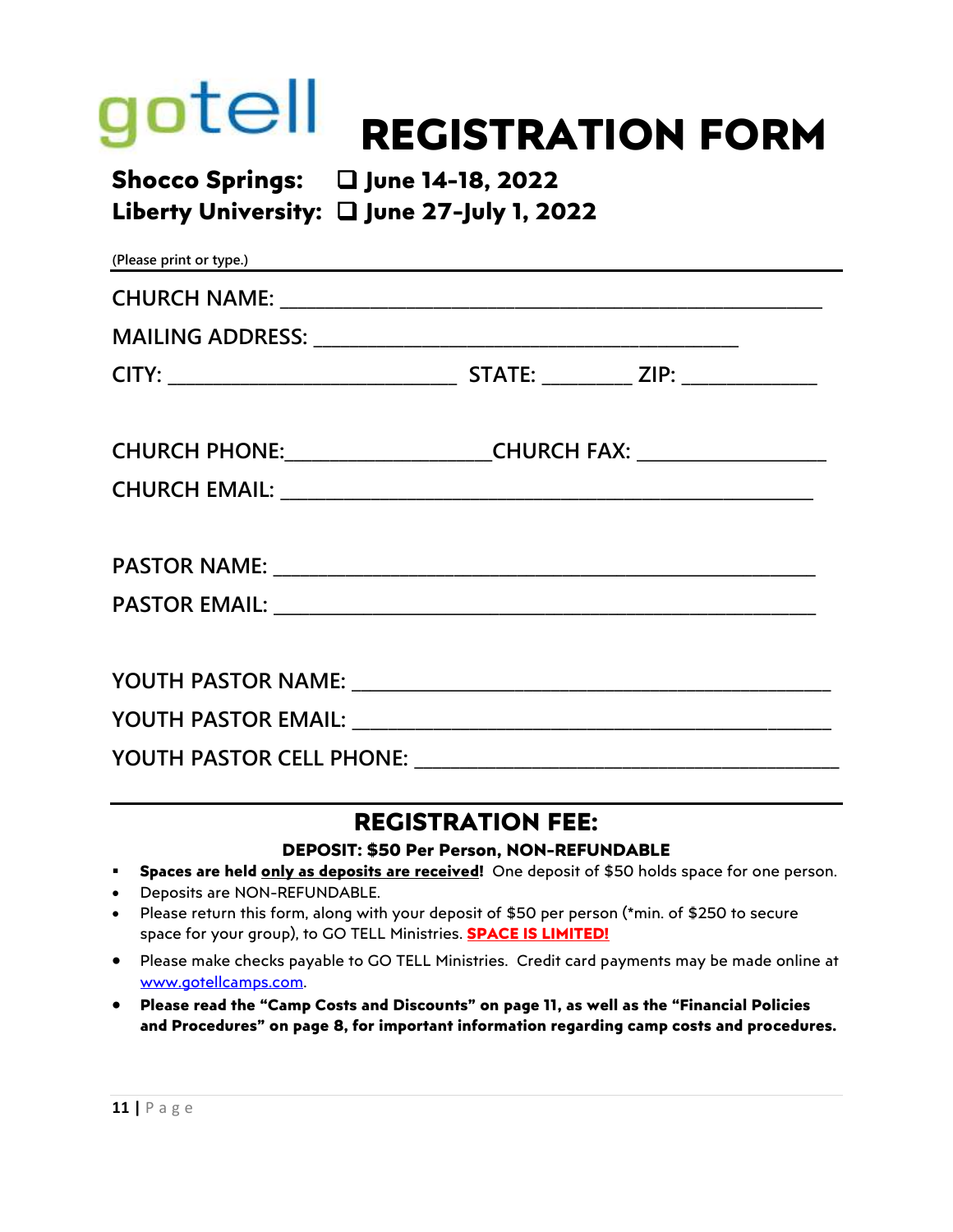## **BACKGROUND CHECK** gotell **VERIFICATION FORM**

**GO TELL's primary concern is for the safety and well-being of all the students who attend camp. Therefore, GO TELL requires that a criminal background check be completed on every adult who attends camp. It is the responsibility of each youth pastor/group leader to verify that a background check has been performed within the last 12 months, and is on file at his/her church, for EVERY ADULT ATTENDING CAMP WITH HIS/HER GROUP. (This means that a criminal background check should be on file for all youth pastors, parent volunteers, other chaperones, and bus drivers.)**

**One source available for Background Checks is MinistrySafe [\(www.ministrysafe.com\)](http://www.ministrysafe.com/). GO TELL Ministries uses this resource for background checks on our staff and guests. In addition, our staff is required to complete training sessions prior to serving at our ministry events.**

**Once you have obtained a current background check on all of the adults in your group, please sign the bottom of this form and return it to GO TELL's office by the due date listed below:**

|                                                                                            | <b>Camp Location:</b>                   | <b>Camp Date:</b>    | <b>Form Due:</b> |  |
|--------------------------------------------------------------------------------------------|-----------------------------------------|----------------------|------------------|--|
|                                                                                            | <b>Shocco Springs Conference Center</b> | June 14-18, 2022     | May 18           |  |
|                                                                                            | <b>Liberty University</b>               | June 27-July 1, 2022 | May 25           |  |
|                                                                                            | <b>NAME OF CHURCH: WAME</b>             |                      |                  |  |
|                                                                                            | WEEK OF CAMP: ________                  |                      |                  |  |
|                                                                                            | <b>CAMP LOCATION:</b>                   |                      |                  |  |
| NUMBER OF ADULTS ATTENDING CAMP:                                                           |                                         |                      |                  |  |
| By signing this form, you agree that you've obtained a criminal background check on all of |                                         |                      |                  |  |

**the adults in your group who are attending GO TELL camp. You also acknowledge that each criminal background check has been performed within the last 12 months and THERE ARE NO NEGATIVE RESULTS.**

**\_\_\_\_\_\_\_\_\_\_\_\_\_\_\_\_\_\_\_\_\_\_\_\_\_\_\_\_\_\_\_\_\_\_\_\_\_\_\_\_\_ \_\_\_\_\_\_\_\_\_\_\_\_\_\_\_\_\_\_\_\_\_\_\_\_\_\_\_** 

**(Signed by Youth Pastor/Group Leader) (Date)**